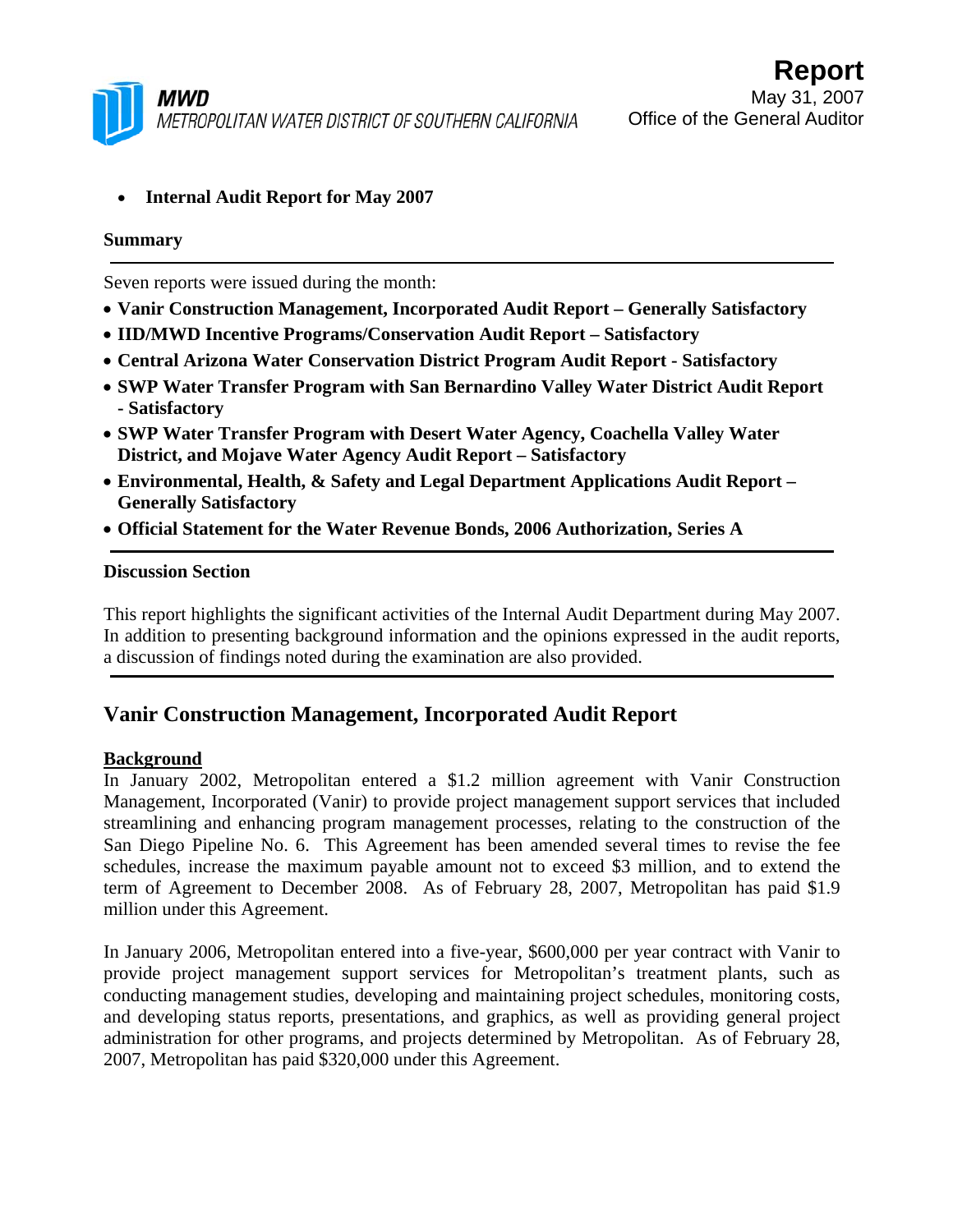### **Opinion**

In our opinion, the operating and administrative procedures over these Agreements include those practices usually necessary to provide for a generally satisfactory internal control structure. The degree of compliance with such policies and procedures provided effective control for the periods from January 2002 to January 2007 for the first Agreement and from January to December 2006 for second.

### **Comments and Recommendations**

During our review, we noted minor comments relating to untimely payment of consultant invoices. We recommend that the Agreement Administrator implement the invoice tracking report (currently under development) to monitor unpaid invoices.

# **IID/MWD Incentive Programs/Conservation Audit Report**

## **Background**

Metropolitan entered into an agreement with Imperial Irrigation District (IID) in 1988 to implement a Water Conservation Program (Program). The Program conserves water through a number of conservation projects, such as the building of small regulating reservoirs, lining of lateral canals, and installation of tail-water recovery systems. These projects were completed in September 1998 at a cost of \$112.3 million. Following the completion of these projects, the 35-year O&M Phase of the Program commenced in October 1998. However, the First Amendment to the Agreement entered into by IID and Metropolitan contemporaneously with the 2003 Quantification Settlement Agreement, among IID and Metropolitan as well as others, extended the Program term through December 31, 2041, or 270 days beyond the termination of the Quantification Settlement Agreement, whichever is later.

Since Program implementation, the amount of water conserved determined by the Water Conservation Measurement Committee through 2006 has varied from 101,160 to 109,460 acrefeet (AF) in any given year. The operations and repairs of Program facilities and the changes in water use due to weather and crop markets can affect the amount of water conserved from year to year. During the calendar year 2006, the Program conserved 101,160 AF. In March 2007, the Board authorized amending the Agreement to fix the volume of water conserved by the Program at 105,000 AF per year and to include potable water conservation measures in the Program. This Second Amendment is currently being finalized.

As required under the Agreement, Metropolitan pays the costs incurred under the O&M Phase of the Program, including the ongoing costs for non-structural projects and the operation, maintenance, and replacement costs for structural projects to keep them in good operating condition. The annual O&M costs have varied from \$4.7 million to \$8.7 million over the last eight calendar years, averaging about \$6.6 million per year. During calendar year 2006, the Program O&M costs totaled \$8.7 million.

## **Opinion**

In our opinion, the accounting and administrative procedures over the Program include those practices usually necessary to provide for a satisfactory internal control structure. The degree of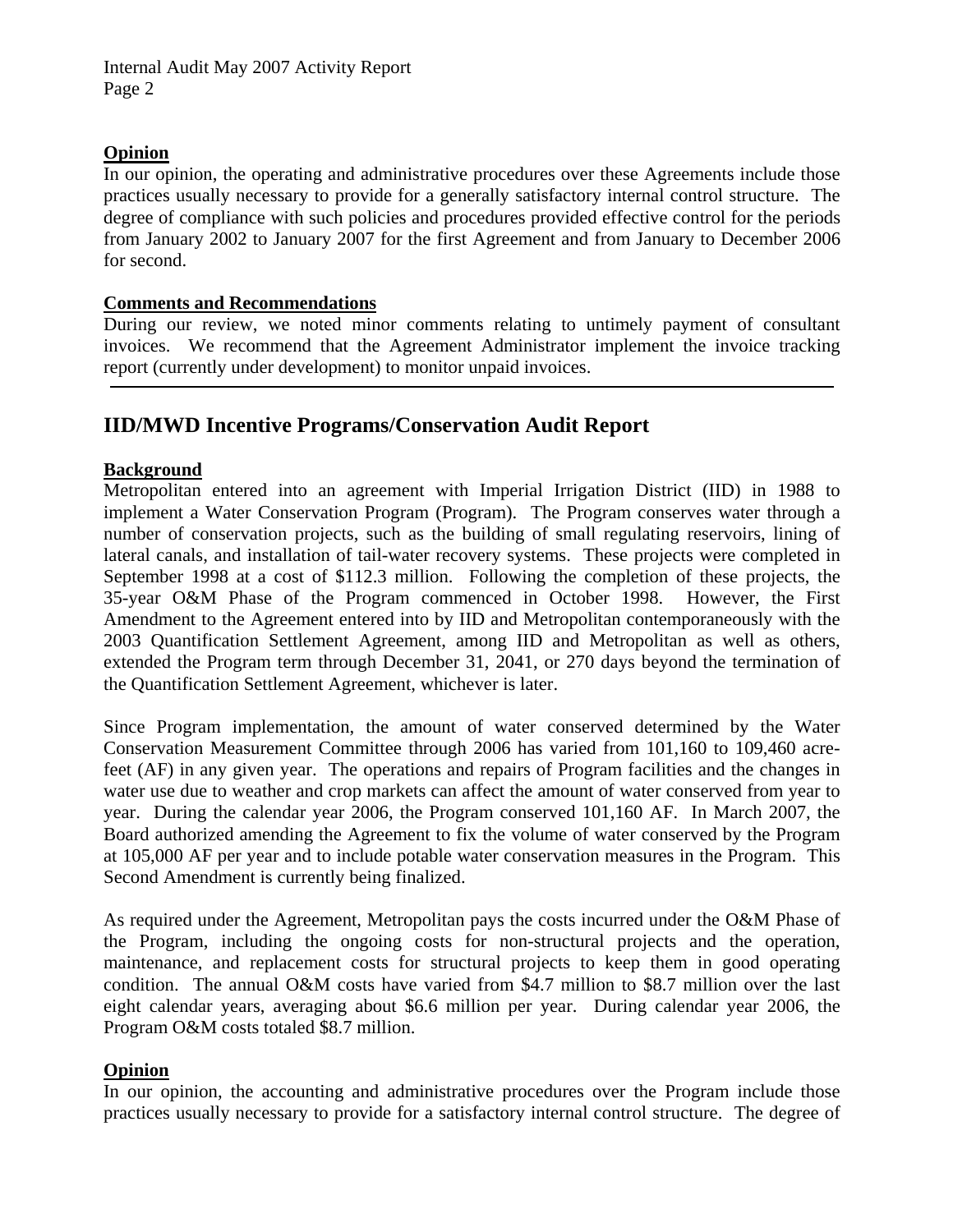Internal Audit May 2007 Activity Report Page 3

compliance with such policies and procedures provided effective control for the period January 1, 2006 through December 31, 2006.

### **Comments and Recommendations**

During our review of eighty-one selected O&M transactions totaling approximately \$1.1 million, we noted that an equipment rental expense for approximately \$15,000 was erroneously billed to the Program by IID. We conveyed this exception to the Metropolitan Program Administrator and to IID Management, who corrected the error before our completion of this review. We recommend that Water Resource Management Group Management remind personnel of the importance of periodic and thorough review of Program O&M expenses to ensure the validity, accuracy, and propriety of billed charges and completeness of supporting documentation.

## **Central Arizona Water Conservation District Audit Report**

### **Background**

In October 1992, Metropolitan entered into a Demonstration Agreement with the Central Arizona Water Conservation District (CAWCD), to create and implement a demonstration project for underground storage in Arizona of Colorado River water for a maximum amount of up to 100,000 acre-feet. This Agreement was amended in December 1994 to increase the maximum storage amount of up to 300,000 acre-feet. Under the terms of the Agreement, Metropolitan pays CAWCD the costs of operation, maintenance, and pumping energy (ranging from \$68 to \$114 per acre-foot) for delivery and underground storage of Colorado River water. As of January 2007, Metropolitan has paid \$7.9 million to CAWD for these costs. The Agreement also requires CAWCD each year to obtain at least 30,000 acre-feet of stored water credits and to designate up to 30,000 acre-feet in a long-term stored water credits account created for Metropolitan by CAWCD. As of January 2007, Metropolitan's stored water totaled 80,909 acre-feet reflected in the account. The Secretary of the Interior has agreed, in May 1995, to honor Metropolitan's right to withdraw stored water by treating water recovered by Metropolitan as Arizona's unused apportionment made available to Metropolitan under its Colorado River Water Delivery contract. The recovery of water is through diversion of Arizona's Colorado River water entitlements to Metropolitan by CAWCD.

In December 2006, Metropolitan entered into a Letter Agreement with CAWCD and the Arizona Water Banking Authority to facilitate recovery of Metropolitan stored water created under the Demonstration Agreement. The Letter Agreement also stipulates CAWCD's commitment to recover 16,804 acre-feet for Metropolitan in calendar year 2007, as amended. Both the Demonstration Agreement and the Letter Agreement will remain in effect until all Metropolitan's stored water is recovered from CAWCD.

### **Opinion**

In our opinion, the operating and administrative procedures over the Demonstration Agreement with CAWCD include those practices usually necessary to provide for a satisfactory internal control structure. The degree of compliance with such procedures provided effective control for the period October 1992 (inception of the contract) through January 31, 2007.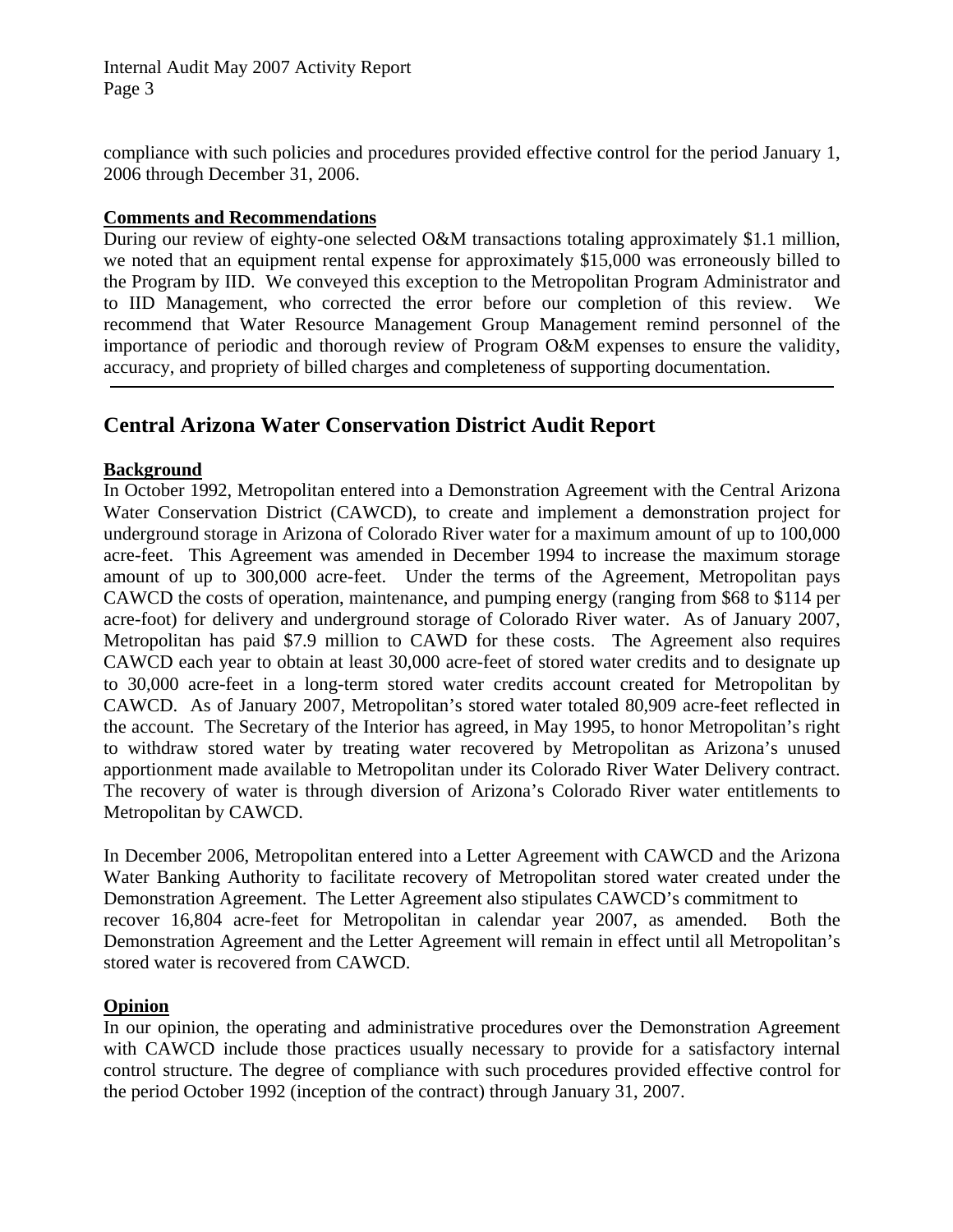### **Comments and Recommendations**

There were no material findings to report.

# **State Water Project Water Transfer Program – Coordinated Use Agreement with San Bernardino Valley Municipal Water District Audit Report**

### **Background**

In January 2002, Metropolitan entered into the Coordinated Use Agreement with the San Bernardino Valley Municipal Water District (Valley District) to maximize the beneficial use of State Water Project (SWP) water supplies, maximize the value of existing SWP contracts, and improve the reliability of existing conveyance systems. The Coordinated Use Agreement requires Metropolitan to purchase a minimum of 20,000 acre-feet per year of Valley District's SWP water supplies. In the event that Metropolitan's operational needs do not require all or a portion of the minimum purchase, that unused amount may be carried forward up to a total of 50,000 acre-feet for later delivery. The initial term of this agreement ends in December 2014, and thereafter, it will continue on an annual basis. The Valley District's SWP water supplies delivered to Metropolitan totaled 40,000 in 2005 and 2006. Metropolitan has paid \$10.4 million to Valley District for these water deliveries

### **Opinion**

In our opinion, the operating and administrative procedures over the Coordinated Use Agreement include those practices usually necessary to provide for a generally satisfactory internal control structure. The degree of compliance with such policies and procedures provided effective control for the period January 1, 2005 through December 31, 2006.

#### **Comments and Recommendations**

There were no material findings to report.

# **SWP Water Transfer Program – Coordinated Use Agreement with Desert Water Agency, Coachella Valley Water District, and Mojave Water Agency Audit Report**

### **Background**

In October 2003, Metropolitan entered into the 2003 Exchange Agreement with Desert Water Agency and the Coachella Valley Water District (DWCV) to transfer water associated with 100,000 acre-feet of Metropolitan's State Water Project (SWP) Table A entitlement to DWCV. The actual amount of water available to DWCV, because of the transfer, would vary from year-toyear based upon the percentage of entitlement actually allocated by the Department of Water Resources. The main benefits of this water transfer are (1) to reduce Metropolitan's SWP fixed costs in wetter years when there are more than sufficient supplies; and (2) to provide additional water supplies to DWCV in those wetter years. Under the terms of this Agreement, Metropolitan retains annual options to recall the water and pay all associated costs. Metropolitan exercised this recall option in calendar year 2005, and paid \$8.6 million to Department of Water Resources for all associated costs. Metropolitan did not exercise the recall option in calendar year 2006.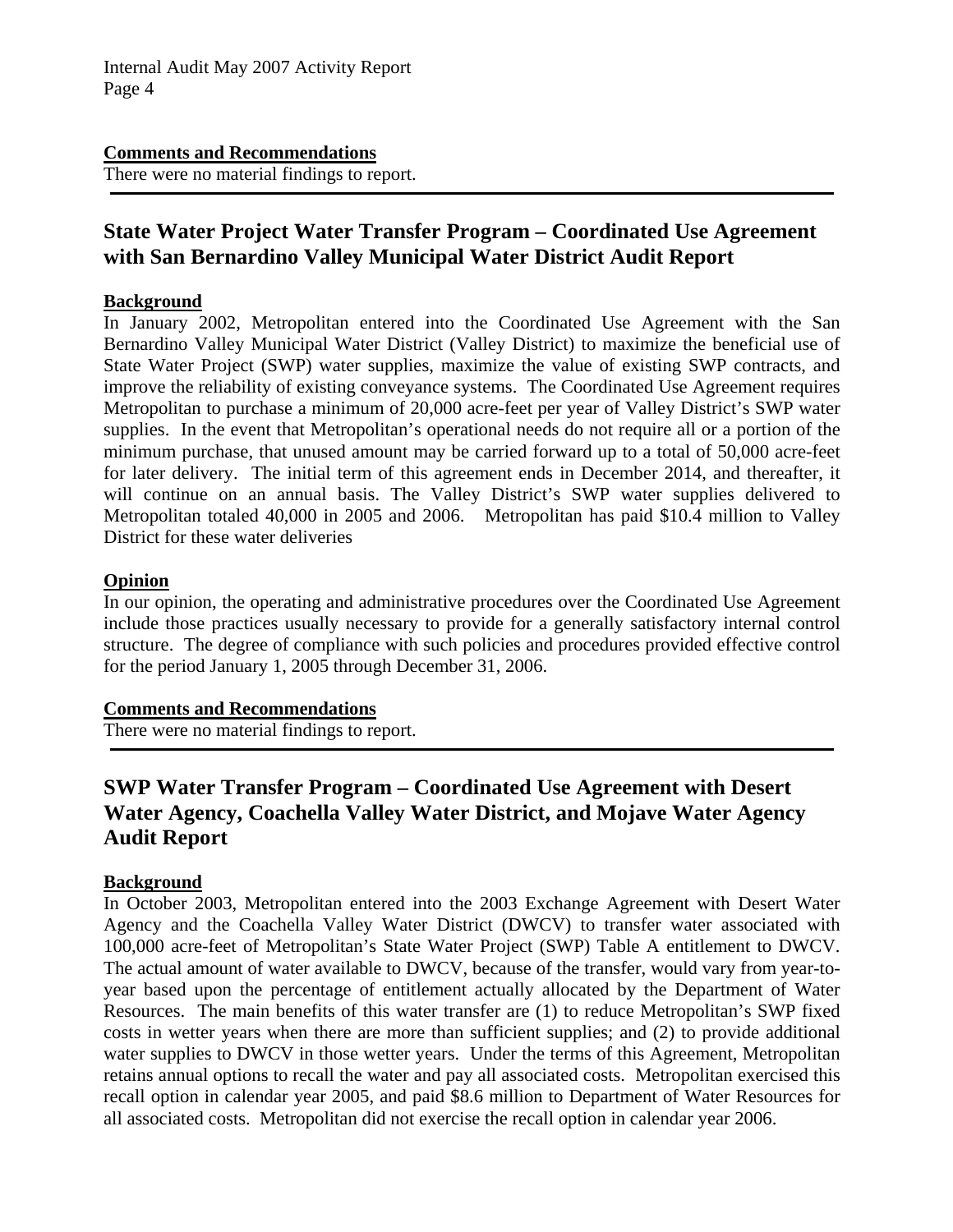Furthermore, since DWCV has no physical connection to any SWP facilities, the water transfer under the 2003 Exchange Agreement would be delivered to DWCV through the existing Exchange Agreements executed with DWCV in July 1983, whereby Metropolitan receives DWCV's SWP water entitlement and in exchange deliver a like amount of Colorado River water to DWCV. In addition, because DWCV has a large groundwater basin to store Colorado River water deliveries, an Advance Delivery Agreement was also executed in June 1984, whereby Metropolitan makes advance deliveries of Colorado River water to DWCV to be credited against Metropolitan's SWP water exchange obligations. The 1983 and 2003 Exchange Agreements and the Advance Delivery Agreement will expire in December 2035. From October 2003 through December 31, 2006, Metropolitan has transferred a total of 307,106 acre-feet of Colorado River water to DWCV under the 2003 and 1983 Exchange Agreements and the Advance Delivery Agreement.

In February 2004, Metropolitan entered into an agreement with Mojave Water Agency (MWA) for reimbursement of costs to implement the Mojave/Metropolitan Water Management Program. Under the terms of this Agreement, Metropolitan equally shares with MWA the consultants' costs for engineering, hydro-geologic, geography, legal, and environmental services and for the cost analysis for a long-term water storage and exchange program within MWA. Metropolitan and MWA received the deliverables required under this Agreement, and Metropolitan paid its full share of costs totaling \$240,000. This Agreement will expire upon notice by either party.

## **Opinion**

In our opinion, the operating and administrative procedures over the agreements include those practices usually necessary to provide for a satisfactory internal control structure. The degree of compliance with such policies and procedures provided effective control for the period January 1, 2005 through December 31, 2006.

### **Comments and Recommendations**

There were no material findings to report.

# **Environmental, Health, & Safety and Legal Department Applications Audit Report**

### **Background**

The Environmental, Health, & Safety (EHS) Section is responsible for maintaining information on Metropolitan's permits/licenses for certain type of equipment, such as elevators, generators, or pressure valves. Information on these licenses is maintained in the Permits Database System (PERMITS). EHS staff also maintains a database of hazardous materials items with associated rules and regulations on handling them. These regulatory material handling instructions are kept in a "Material Safety Data Sheet" (MSDS) in the Hazardous Materials Database System (3E System). A "third system", the Incident Reporting System (IR) is used by the EHS staff for reporting environmental or health and safety related incidents, such as hazardous material spills, job related stress, etc. Responsibility for maintaining the IR data belongs to the Legal Department. Our review consisted of evaluating the information controls over these software applications as of December 31, 2006.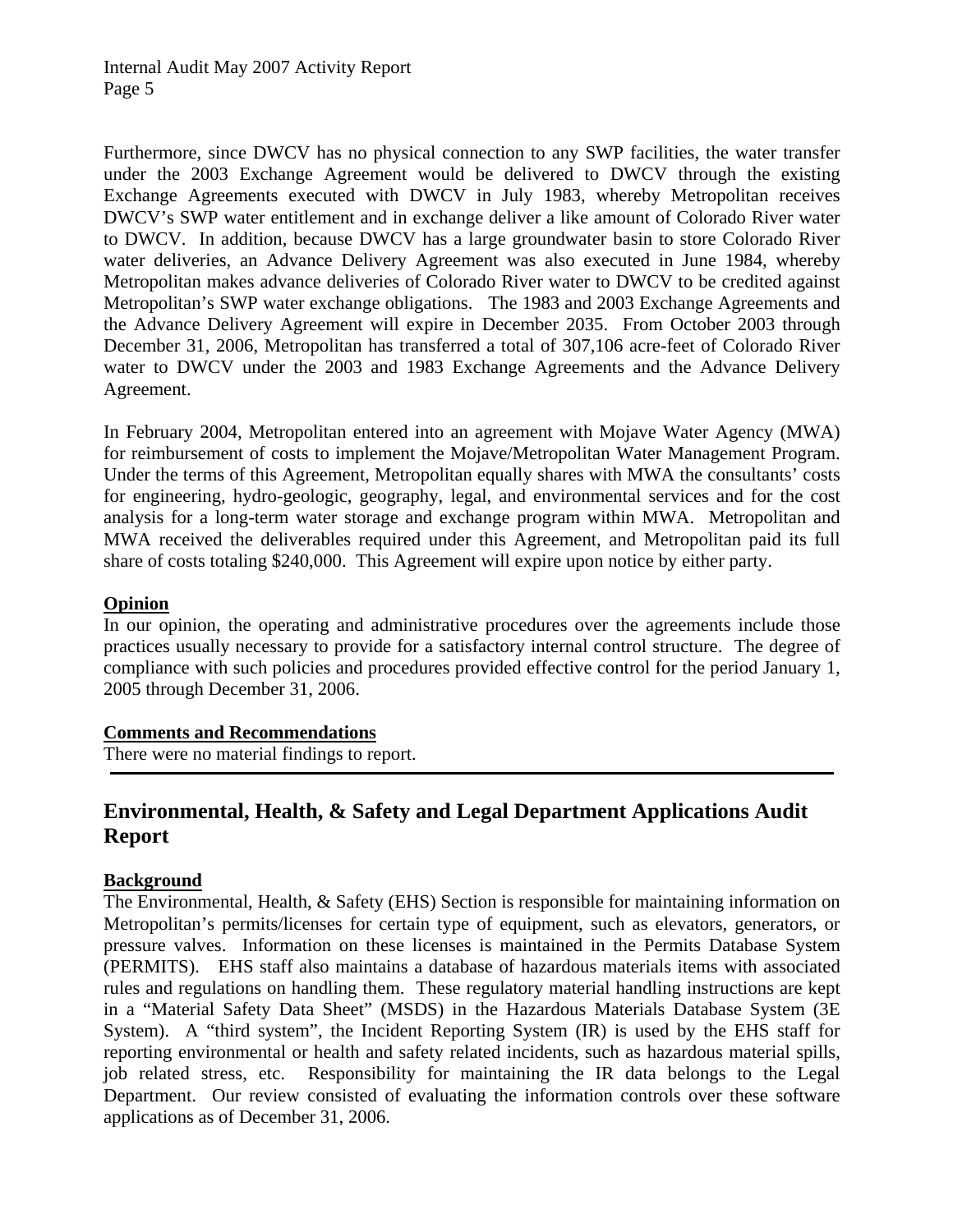### **Opinion**

In our opinion, the operating and administrative procedures over Environmental Compliance Applications include those practices usually necessary to provide for a generally satisfactory internal control structure. However, we did note instances of inadequate security access, incomplete application documentation and non-integration with other legacy systems that if ignored, could have an adverse effect on the District's internal control structure and resulting data accuracy in the PERMITS, 3E and IR Systems.

### **Comments and Recommendations**

As noted in the opinion, our audit revealed concerns over access controls, system documentation, and integration with other systems. Specific concerns are presented in detail, while other comments are summarized.

### **Access Controls**

Access controls should be established to protect against unauthorized destruction, disclosure, or modification of electronically stored data. This control is achieved by limiting access to computer systems based on an analysis of staff duties and responsibilities. For Metropolitan, the End User Computing Information Security Standards define the principles and convention used to setup and administer user ID's and passwords. These practices include standards for password format and length, procedures for the suspension of a user ID based on unsuccessful logon attempts, automatic password expiration every 60 days, and remind management of the responsibility to discuss the confidential nature of passwords with staff. For the applications under review, the Environmental Health and Safety (EHS) Section is responsible for the administration of the Permits (PERMITS) and Hazardous Substances (3E) databases, whereas the Legal Department is responsible for administering the Incident Reporting (IR) system.

During our review, we could not locate documentation that evidenced the periodic review of user access rights to the IR and PERMITS production data. Furthermore, our review of users' access list revealed users with inappropriate access rights to IR and PERMITS production data. This information was presented to the Legal Department and EHS Management, who have initiated a request to the Information Technology Section for corrective action.

Our audit also noted noncompliance with the End User Computing Information Security Standards for the IR, PERMITS and 3E Systems. Specifically, we noted that:

- Administrator password for the 3E system was being shared between several EHS staff and an outside vendor. This contract vendor assists in the administration of the 3E software and controls the production data that resides on a Web Server outside Metropolitan's network.
- Password format, length, expiration, and unsuccessful logons standards were not implemented in the coding of the logon module to the IR, PERMITS, and 3E systems.

Failure to maintain adequate access control over computer-stored data could result in the unauthorized destruction, disclosure, or modification of data.

We recommend that the Data Owners (Legal Department for IR and EHS Section for PERMITS and 3E Systems) perform periodic reviews of the users' access authorization. We also recommend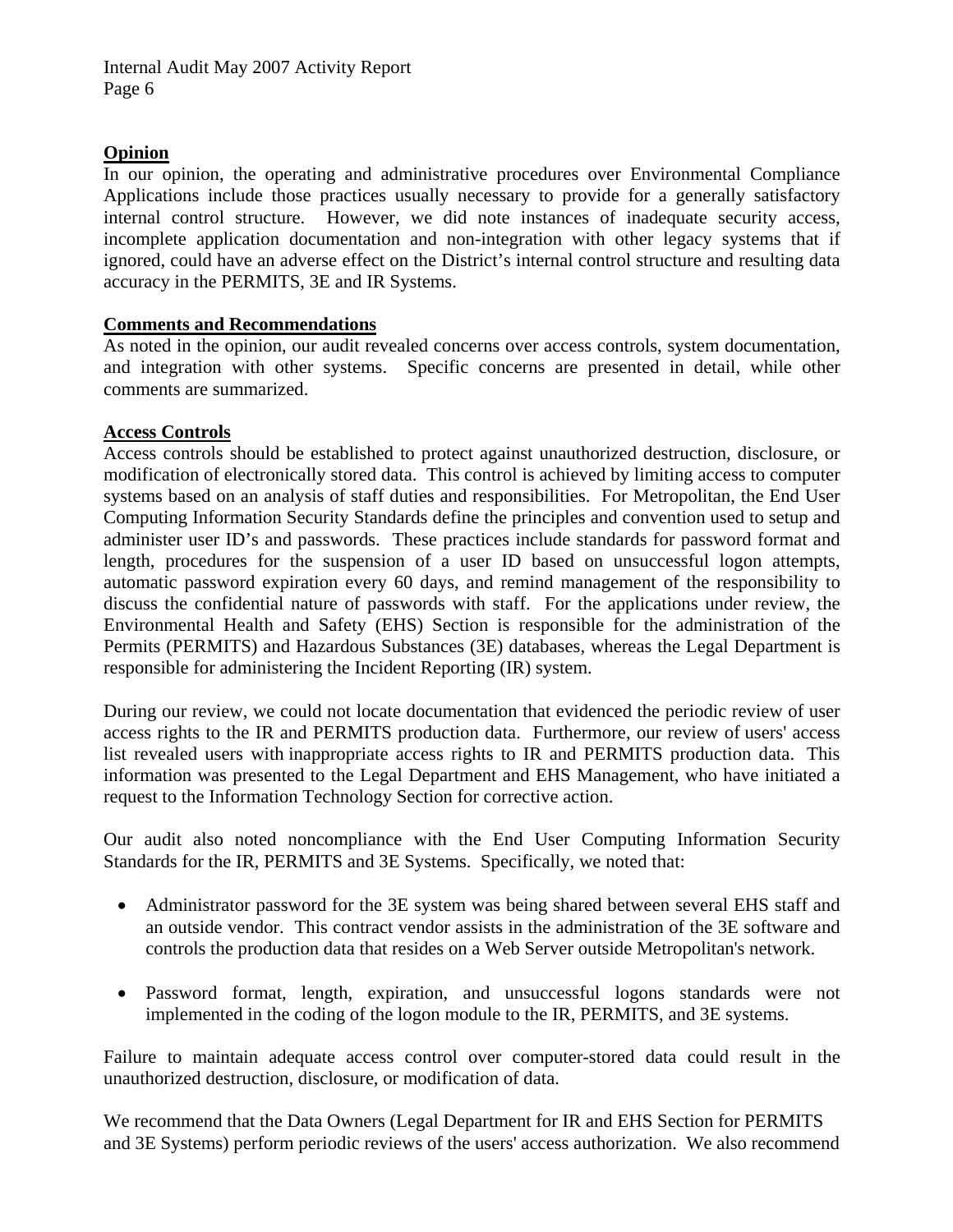Internal Audit May 2007 Activity Report Page 7

that the "End User Computing Information Security Standards" be enforced for the IR, PERMITS, and 3E Systems**.** 

### **PERMITS and 3E Systems – Application Documentation**

During our review, we noted that detailed instructions for the PERMITS and 3E software features when maintaining data for the systems was incomplete. We did note that the generic vendor instructions were available, however, instructions related to the usage of the systems' specific EHS Section business rules for maintaining the data could not be located.

We recommend that the EHS Section enhance the existing Application Manuals for the PERMITS and 3E applications by including specific instructions related to EHS Section business rules, to ensure that data is maintained in a consistent and appropriate manner.

### **PERMITS System – Data Accuracy**

The PERMITS system is used to record license/permit information for equipment needing Environmental, Safety, and Health permits.

Our testing revealed that equipment details recorded in the PERMITS System, such as barcode number, manufacturer's name, equipment location, and description were missing and/or did not always match the corresponding information in the ORACLE or MAXIMO Systems. Further review revealed that an integration of shared information between the PERMITS and ORACLE/ MAXIMO databases did not exist. Accordingly, we noted that EHS staff has had to expend significant resources to collect and input equipment details into the PERMITS System. This condition creates operating inefficiencies.

We recommend EHS Management request that an interface be designed to integrate the PERMITS, ORACLE Financials, and MAXIMO Systems. As an alternative, we recommend that Management consider the feasibility of replacing the PERMITS System entirely by using MAXIMO system features to record data on Environmental Permits for equipment.

#### **3E System – Data Accuracy**

California law establishes standards for the use, handling, and storage of hazardous substances in all places of employment. The Material Safety Data Sheet (MSDS) is used to document the handling of hazardous substances and are input into the Hazardous Materials Database (3E System). The 3E System is also used to record the material location, manufacturer name, product description, and an "Inventory Internal Number". This information is readily available from the Oracle Financials and PCard Systems and MWD's IT Enterprise Architecture should provide an integration between these applications, in order to minimize duplicate data entry and errors.

Our testing revealed that the hazardous substances information recorded in E3, such as manufacturer name, product description and the "Inventory Internal Number" were missing and/or did not always match the corresponding information in the ORACLE or PCard Systems. Furthermore, there was no distinction between the active/non-active inventory materials in the 3E System making it difficult to select/report information on active hazardous materials with MSDS information. In addition, our review revealed that an integration of shared information between the 3E and ORACLE/PCard databases does not exist. Accordingly, we noted that EHS staff has had to expend significant resources to collect and input hazardous substances information